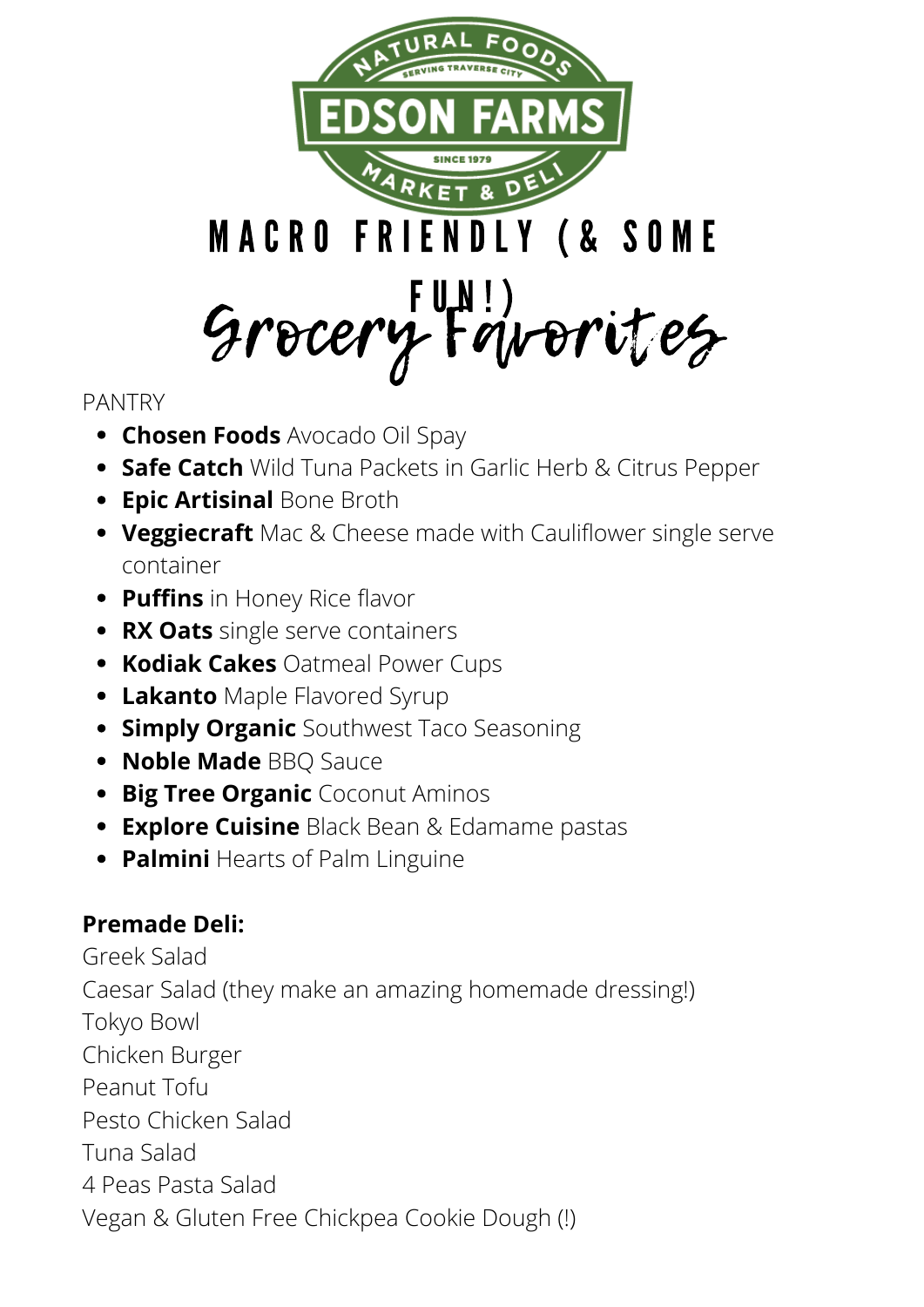

## M A C R O F R I E N D L Y Grocery Favorites

Snacks / Bars / Protein

- **Smart Sweets** gummy candies sour blast buddies or gummy bears
- **Lily's Chocolate** (sweetened with stevia) in Dark Chocolate Coconut
- **Kalahari Bitlong** Beef Jerky
- **Poshi** Artichokes with Basil & Thyme
- **No Cow Protein Bars** in Chocolate Mint, Peanut Butter or Peanut Butter Chip
- **Garden of Life Sport** performance protein bars in chocolate mint or chocolate peanut butter
- **RawRev** Protein Bars in Salted Creamy Peanut Butter
- **Nicks Sticks** Turkey Sticks (first choice) Chicken sticks (second choice)
- **Chomps** Salt & Pepper Venison Sticks
- **Munk Pack** Minis in Snickerdoodle

Refrigerated Section

- **Soy Boy** Soy Tempeh
- **Applegate Farms** Uncured Turkey Pepperoni
- **Applegate Farms** Honey & Maple Turkey Breast
- **Applegate Farms** Uncured Sunday Bacon
- **Good Culture** Low Fat cottage cheese
- **Siggis** 0% Greek Yogurt
- **OWYN** Protein Shake in Cookies & Cream
- **Taste Nirvana** Coconut Water with Pulp